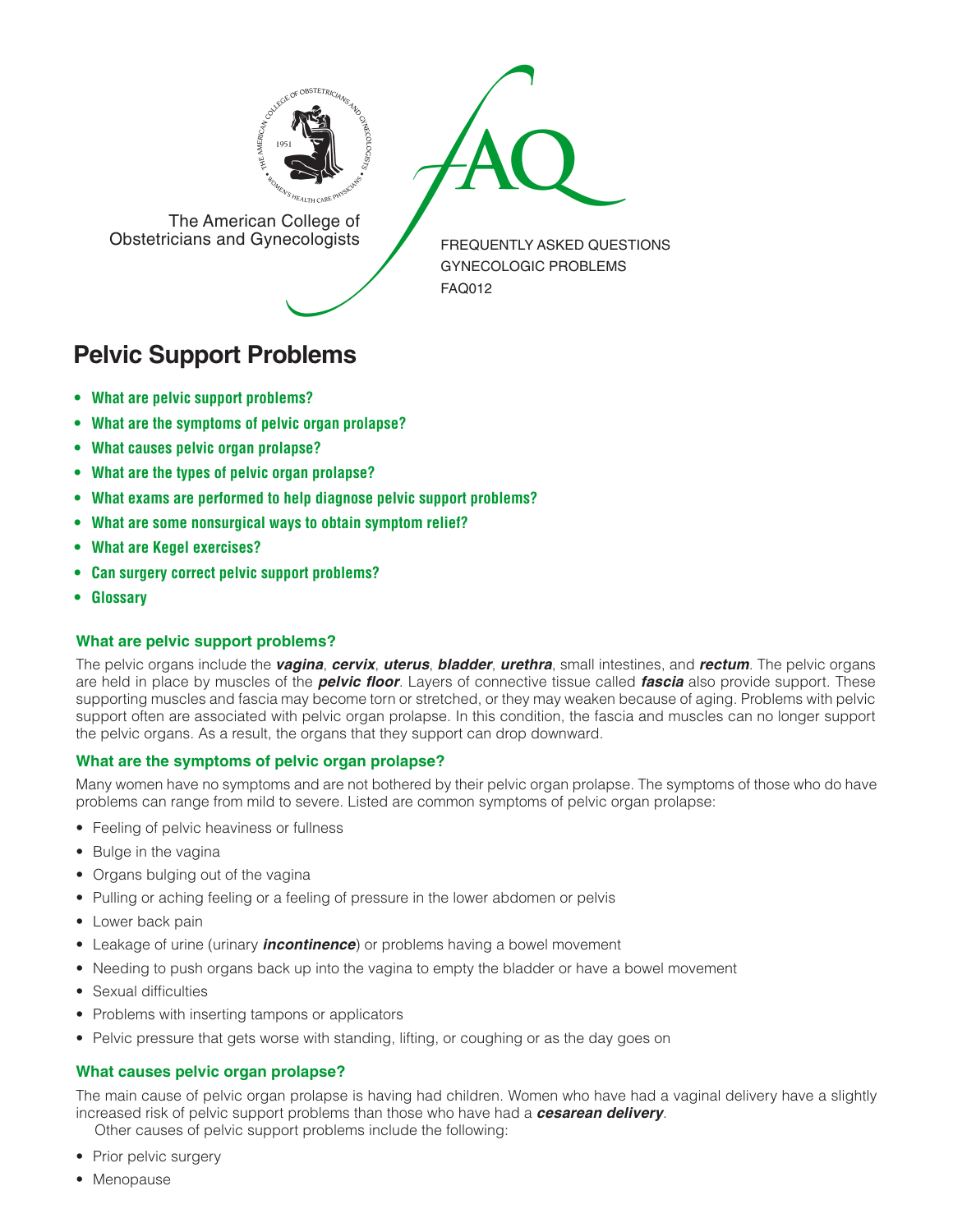- Aging
- Intense physical activity
- Factors that increase pressure in the abdomen, such as being overweight or obese, constipation and straining to have a bowel movement, and chronic coughing
- Genetic factors

## <span id="page-1-0"></span>**What are the types of pelvic organ prolapse?**

There are many types of prolapse:

- *Uterine prolapse* —The uterus drops into the vagina.
- *Vaginal vault prolapse* —The top of the vagina—the "vaginal vault"—drops. This problem occurs most often in women who have had a *hysterectomy*.
- **Cystocele**—The bladder drops from its normal place into the vagina.
- *Urethrocele* —A urethrocele happens when the urethra bulges into the vagina. It often occurs with a cystocele.
- *Enterocele* —The small intestine pushes against the back wall of the vagina, creating a bulge. Enteroceles often occur with vaginal vault prolapse.
- **Rectocele**—The rectum bulges into or out of the vagina.

### <span id="page-1-1"></span>**What exams are performed to help diagnose pelvic support problems?**

Your health care provider will do a thorough exam, including a vaginal and rectal exam. You may be examined while lying down or while standing. You may be asked to strain or cough during the exam to see if you leak urine. How completely your bladder empties also may be checked.

### <span id="page-1-2"></span>**What are some nonsurgical ways to obtain symptom relief?**

- Lifestyle changes—If incontinence is a problem, limiting fluid intake, including drinks that contain caffeine (a *diuretic*), may be helpful. Women with bowel problems may find that increasing the amount of fiber in their diets prevents constipation and straining during bowel movements. Sometimes a *laxative* or medication that softens stools is prescribed.
- Bladder training—In this form of therapy, you empty your bladder at scheduled times. It may be useful for women with incontinence.
- Weight loss—If you are overweight or obese, weight loss can help improve your overall health and possibly your prolapse symptoms.
- Kegel exercises—These exercises strengthen the muscles that surround the openings of the urethra, vagina, and rectum. Doing these exercises regularly may improve incontinence.
- Pessaries—A *pessary* is a device that is inserted into the vagina to support the pelvic organs. A health care provider can help find the right pessary that fits comfortably.

### <span id="page-1-3"></span>**What are Kegel exercises?**

- Squeeze the muscles that you use to stop the flow of urine. This contraction pulls the vagina and rectum up and back.
- Hold for up to 10 seconds, then release.
- Do 50 contractions a day for 4–6 weeks.

Make sure you are not squeezing your stomach, thigh, or buttocks muscles. You also should avoid holding your breath as you do these exercises.

### <span id="page-1-4"></span>**Can surgery correct pelvic support problems?**

Some pelvic support problems may be corrected by surgery to restore the normal depth and function of the vagina. Symptoms such as back pain, pelvic pressure, and painful sex may not be relieved by surgery to repair the prolapse. However, the chances of getting some degree of relief are quite good.

Prolapse can recur after surgery. The factors that caused a woman to have prolapse in the first place can cause it to occur again.

### <span id="page-1-5"></span>**Glossary**

**Bladder:** A muscular organ in which urine is stored.

*Cervix:* The lower, narrow end of the uterus, which protrudes into the vagina.

**Cesarean Delivery:** Delivery of a baby through incisions made in the mother's abdomen and uterus.

**Cystocele:** Bulging of the bladder into the vagina.

**Diuretic:** A drug given to increase the production of urine.

*Enterocele:* Bulging of the small intestine into the upper part of the vagina.